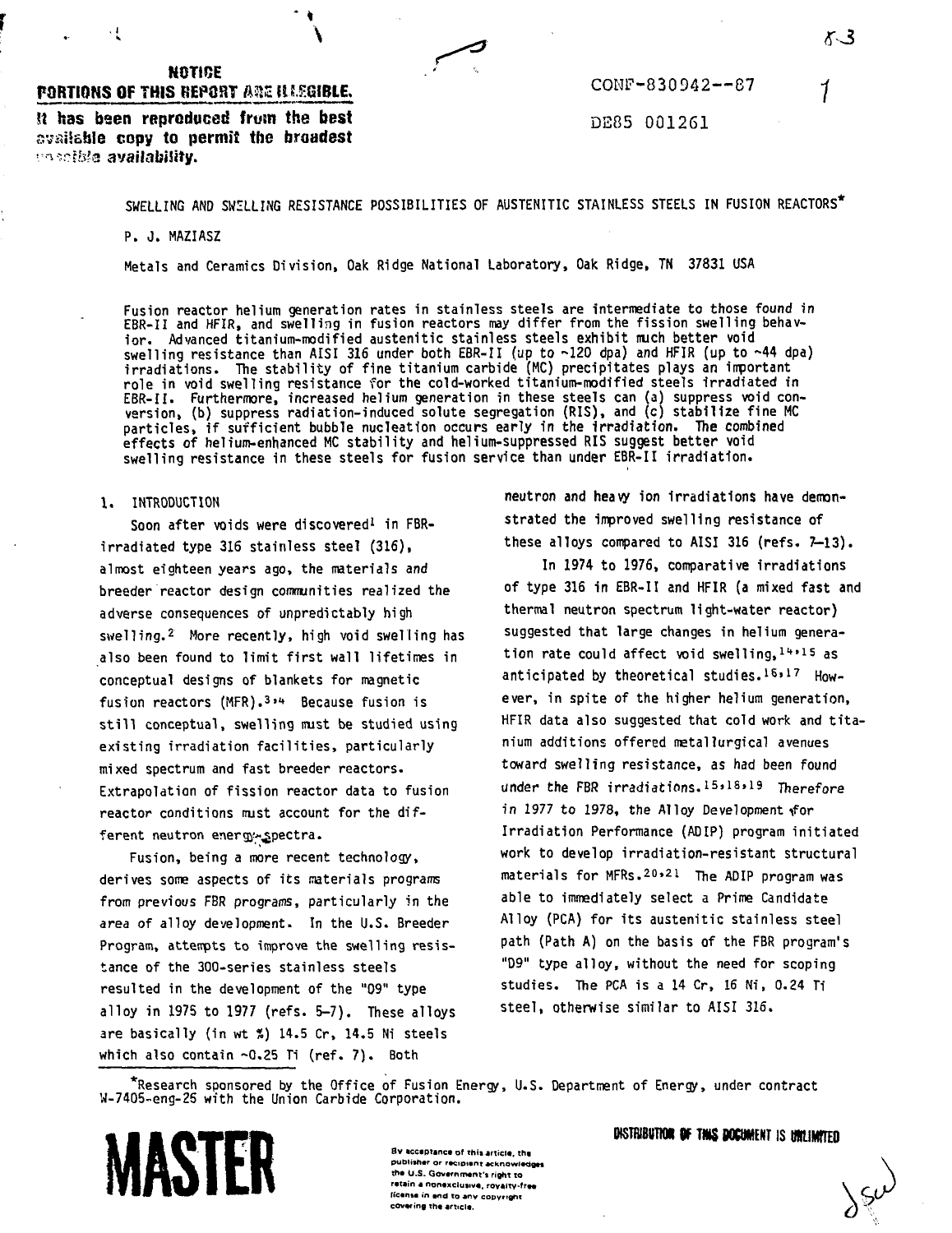This paper summarizes fission reactor swelling data that show how helium affects swelling resistance in austenitic stainless steels. Mechanistic understandings from these data are also summarized. These data suggest several possible metallurgical avenues for further improvements to the swelling resistance of PCA.

2. SWELLING RESISTANCE UNDER FBR IRRADIATION

The fluence dependence of swelling can conveniently be described as a low-swelling transient period followed by an acceleration to a regime of near linear swelling. Such behavior is shown schematically in Fig. 1. Designers often approximate swelling curves with a bilinear model; the point at which the linear swelling curve extrapolates to intercept the fluence axis is termed the incubation fluence  $(\tau)$ .<sup>22,23</sup> Commercial stainless steels tend to have mich longer low-swelling transients relative to high-purity alloys<sup>9,22,24,25</sup> (see Fig. 1). Cold work further delays swelling.





Schematic relative fluence dependence of void swelling for a commercial austenitic stainless steel (i.e., AISI 316) and a related ternary (Fe-Cr-Ni) alloy irradiated in an FBR. RT, R<sub>C</sub> designate regions of near linear swelling,  $a_T$ ,  $\alpha_c$  denote the accelerated swelling regimes at the end of the low-swelling transient, and  $\tau_T$ ,  $\tau_{\mathbf{C}}$  denote linearly extrapolated incubation fluence.

100 植 100 mm

After the transient regime, swelling in commercial alloys may be similar to high-purity alloys;<sup>26</sup> however, the high swelling rate in the linear regime is of little interest to alloy development. Extended transient regimes are the goal of alloy development.

 $\sim$   $\sim$ 

The general swelling behavior of several heats of 20%-CW AISI 316 [first core heats for the Fast Flux Test Facility (FFTF)] irradiated in EBR-II are shown in Fig. 2. Trend bands are drawn from data by Bates and Korenko,<sup>23</sup> Yang and Garner,<sup>27</sup> and Brager and Garner;<sup>28</sup> the bands also approximately describe the behavior of N-lot  $316$  (refs.  $23,27$ ). The data fall into two



### FIGURE 2

Scatter bands representing the average swelling behavior of several heats of 20S-CW AISI 316 (first core candidates for FTF fuel clad) as functions of fluence in EBR-II at 400 to 650°C after data by Bates and Korenko,<sup>23</sup> Yang and Garner,<sup>27</sup> and Brager and Garner.<sup>28</sup> Also included is a scatter band for the relative behavior of 20 to 25%-CW advanced titanium-modified austenitic stainless steels constructed for schematic representations of data by Laidler and Bennett<sup>6</sup> and Chin et al. <sup>7</sup>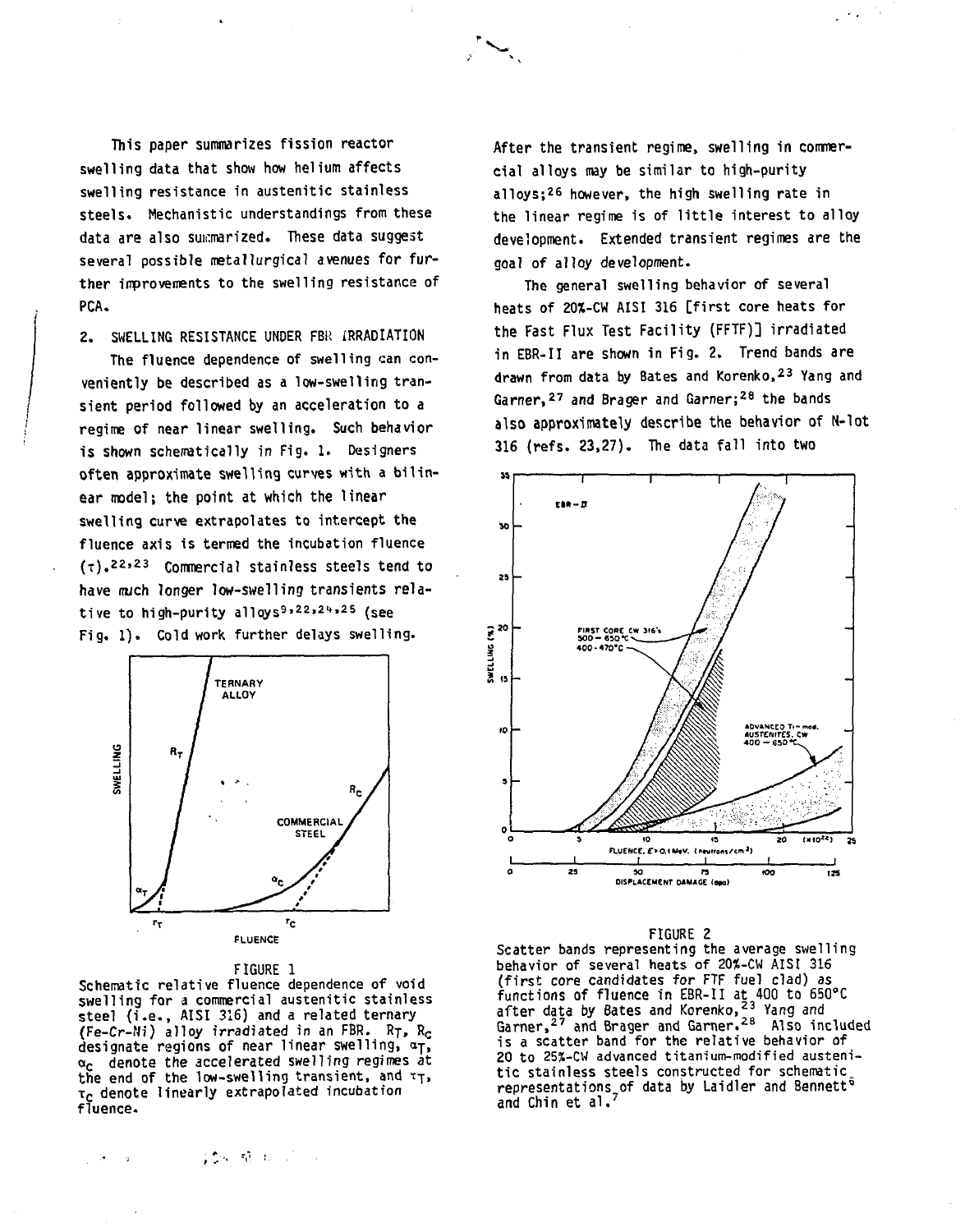distinct bands, covering the temperature ranges Of 500 to 650°C and 400 to 470°C.

The swelling behavior of several CW "09" type alloys is also shown in Fig. 2 by a scatter band, following schematic treatments of the data by Chin et al.<sup>7</sup> and Laidler and Bennett.<sup>6</sup> Swelling is clearly much lower in the CW "D9" type alloys than in the first core heats of 20S-CW AISI 316 because the low-swelling transient regime is extended. Higher fluence data are required to determine the onset of the linear swelling regime.

3. MICROSTRUCTURAL DEVELOPMENT FOR FBR SWELLING RESISTANCE

Swelling in an FBR is the result of microstructural nucleation and growth of voids (biasdriven cavities). Precipitation in austenitic stainless steels can also cause small amounts of densification (carbides) or swelling (intermetallics).<sup>29</sup> Swelling resistance is therefore obtained when void nucleation and growth are suppressed. In this section we will examine data and mechanisms explaining void suppression in the CW "D9" type steels relative to 20%-CW AISI 316.

Delayed void formation and growth cause extension of the low-swelling transient for the

CW advanced titanium-modified alloys relative to 20X-CW AISI 316. Voids begin to form in 20%-CW AISI 316 from 30 to 40 dpa and swelling increases to  $\sim$ 11 to 13% at  $\sim$ 70 dpa [Figs. 2 and 3(a)]. By comparison, few voids form in the CW titaniummodified alloy, even at 66 dpa [Fig. 3(b)].

Several factors appear to be involved in the suppression of void formation in the titaniummodified steels. Ion irradiation experiments demonstrate that with titanium additions helium is necessary for void nucleation, 10,11 whereas helium aids, but is not required, for void nucleation in unmodified AISI 316 (ref. 30). This suggests that titanium strongly getters residual qases<sup>12</sup> (like oxv<sup>i</sup>gen). Therefore, under FBR irradiation, void formation may be retarded in the titanium-modified steels because helium generation alone must supply gas to nucleate bubbles as potential void embryos.

Titanium additions also cause precipitation of titanium (MC) carbide at elevated irradiation temperatures. Precipitation of MC occurs readily in heavily cold-worked titanium-modified austenitic steels during thermal aging at temperatures above 500 to 550°C, with little long-term coarsening below 700 to 750°C (refs. 31-33). A



FIGURE 3

A comparison of void formation during EBR-II irradiation at 510 to 535°C of (a) CW 316 (DO-heat) to 69 dpa and (b) a CW advanced titanium-modified austenitic stainless steel to 66 dpa (courtesy E. H. Lee,<br>-ORNL).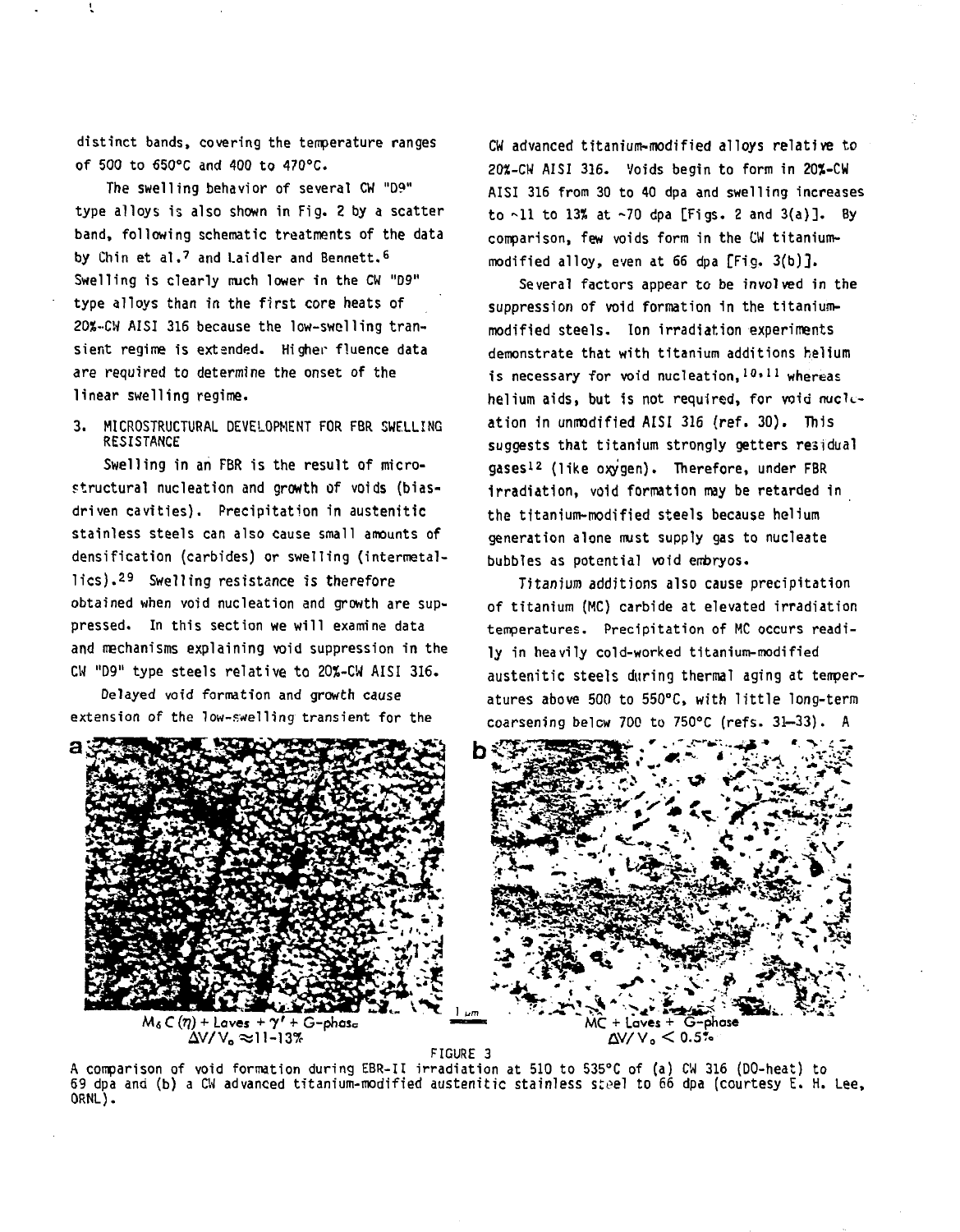typical structure of fine, dense MC particles decorating the dislocation structure after 10,000 h at 650°C is shown in Fig. 4(a). Fine MC also forms in the CW "09" type alloys under EBR-II irradiation above 500°C; the MC microstructure after 37 dpa (~10,000 h) at 650°C is shown in Fig. 4(b). The MC is unstable below 500°C in EBR-II and will dissolve if introduced via preirradiation thermal treatments.<sup>31</sup> Fine MC particles, when stable, can trap helium at interfaces and the bubble distribution is substantially refined relative to unmodified austenites. 32, 34, 35 Fine MC particles can also  $\mathsf{pin}$  dislocations. $^{13}$  increase the overall sink strength (aiding mutual defect annihilation), 36 and absorb excess vacancies (due to oversized misfit).<sup>34</sup> Together these factors hinder void formation and growth from bubbles.  $37.38$  Fine MC formation also tends to prevent development of coarser phases like M6C, Laves, and G phases, which delays the formation of very large precipitate associated voids.13.36 Under FBR irradiation, MC stability appears quite important to maintaining void swelling resistance.

Radiation-induced solute segregation (RIS) leads to void swelling and to eventual MC instability. Due to several superimposed mechanisms. RIS in AISI 316 results in nickel and silicon enrichment and chromium and molybdenum depletion

at point defect sinks.39 Void swelling and RIS are strongly coupled phenomena in AISI 316 under FBR irradiation; the effects of RIS appear to be very strong at the end of the low-swelling transient regime,<sup>40,41</sup> as shown in Fig. 5. RIS results in the formation of phases highly enriched in nickel and silicon (and often lower in molybdenum and/or chromium than thermally produced phases) near the end of the low-swelling transient. These can be described as radiationinduced, -modified, or -enhanced phases [M6C (n), high-nickel Laves,  $\gamma^*$ , G, and phosphide] which couple positively to  $RIS.31.41$  Possible effects of RIS on precipitation are illustrated in Fig, 6(a,b). Phases naturally rich in nickel and silicon can be aided by enrichment of these elements at their interfaces via RIS as the partinles form under irradiation<sup>41-44</sup> [Fig. 6(a)]. Conversely, phases which are naturally nickel and silicon poor and unable to enrich substantially in these elements, may be hindered by RIS [Fig.  $6(b)$ ]. Two such phases appear to be  $M_{23}C_6$ and MC (both titanium and niobium wich)."43 The M23C6 is not enhanced and is often retarded (particularly at higher fluences) for FBR irradiations of AISI 316 compared to thermal aging. 31.32.41 The MC composition and its relationship to the formation of RIS-induced phases suggest a negative RIS coupling for the MC phase as well.



FIGURE 4 °" 2SH <sup>m</sup>

Comparison of MC precipitate microstructures (via TEM dark field) of a CW advanced titanium-modified austenitic stainless steel produced by (a) thermal aging at 650°C for 10,000 h and (b) EBR-II irradiation at 650°C to 37 dpa (-10,000 h)(courtesy E. H. Lee, ORNL).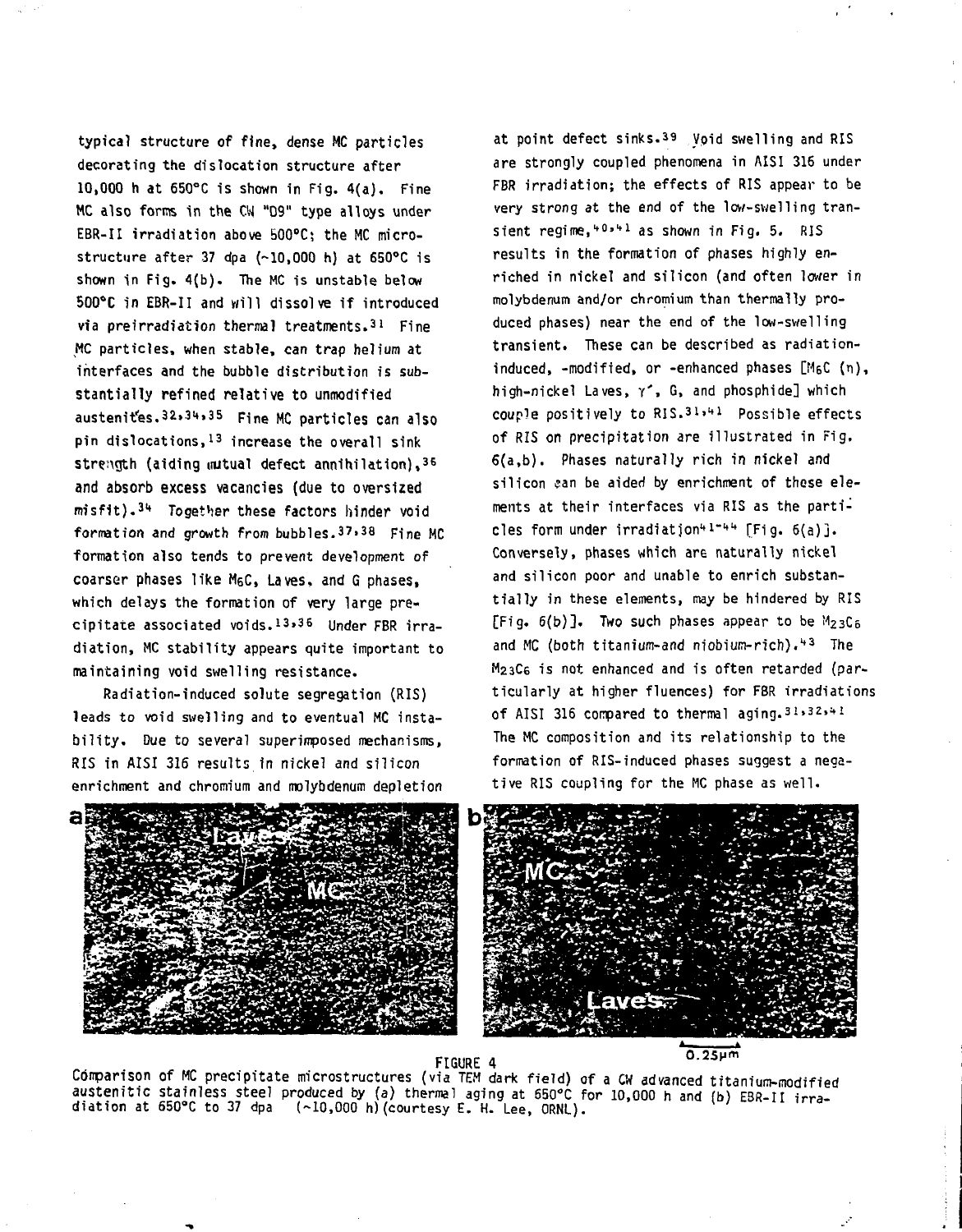

ł

 $\ddot{\cdot}$ 

**FLUENCS** (dee)

FIGURE 5 A schematic of the relationship of microchemical evolution (due to RIS) to the onset of steady state void swelling, after Garner and Wolfer (DAFS Quart. Prog. Rept. JuJy-Sept., 1983, DOE/  $ER-0046/11$ , pp.  $101-112$ ).



#### FIGURE 6

A conceptual illustration of the couplings between the development of individual precipitate phase particles and microconpositional regions produced by radiation-induced solute segregation (RIS) under irradiation. Examples are for the cases of (a) RIS-enhanced or  $-$ modified thermal phases like  $M_6C(n)$  or Laves, (b) RIS-retarded phases like  $M_{23}C_6(\tau)$  and possibly MC, and (c) RIS-induced phases like Ni3Si (Y') , M6Nii6Si? (G) phosphides and possibly high-nickel Laves. Cases (a) and (c) represent positive RIS/phase couplings and (b) represents a negative coupling, based on combined ideas pre-<br>sented by Lee et al.<sup>31</sup> and Maziasz.<sup>41</sup>

Lee et al.<sup>31</sup> found MC did not form in a CW 14.5 Cr, 14.5 Ni titanium-modified steel irradiated in EBR-II below 500°C, coincident with RIS-induced  $\Upsilon'(\text{Ni}_3\text{Si})$  formation. The MC still remains stable in a similar alloy to ~66 dpa in EBR-II at 535°C [Fig. 3(b)], despite development of Laves and G phases:<sup>45</sup> higher fluence microstructural c'ata on these alloys are unavailable. Ion irradiation studies of CW L31B (a similar advanced titanium-modified steel) by Rowcliffe and Lee<sup>46</sup> indicate the MC eventually becomes unstable as G phase develops at high fluences [Fig. 7(a)]. Figure 7(b,c) shows the com--<br>positional contrast between the two phases.<sup>47</sup> The MC seems incompatible with the silicon and nickel enrichments and molybdenum depletion caused by RIS, whereas G phase is induced by them. The rapidly formed MC does not dissolve immediately upon formation of G phase, and Rowcliffe and Lee suggest that cascade dissolution of MC particles together with titanium absorption by the G phase lead to eventual instability of the MC phase. Earlier G phase



## FIGURE 7

A comparison of relative evolutions of MC and Gphases in CW LS1B under ion irradiation at 675°C with and without 20 at. ppm/dpa of simultaneously injected helium, (a) Approximate fractions of phases (wt %) as functions of fluence, fron .<br>Rowcliffe and Lee<sup>46</sup> and compositions of the<br>(b) MC and (c) G phases, from Lee et al.\*<sup>7</sup>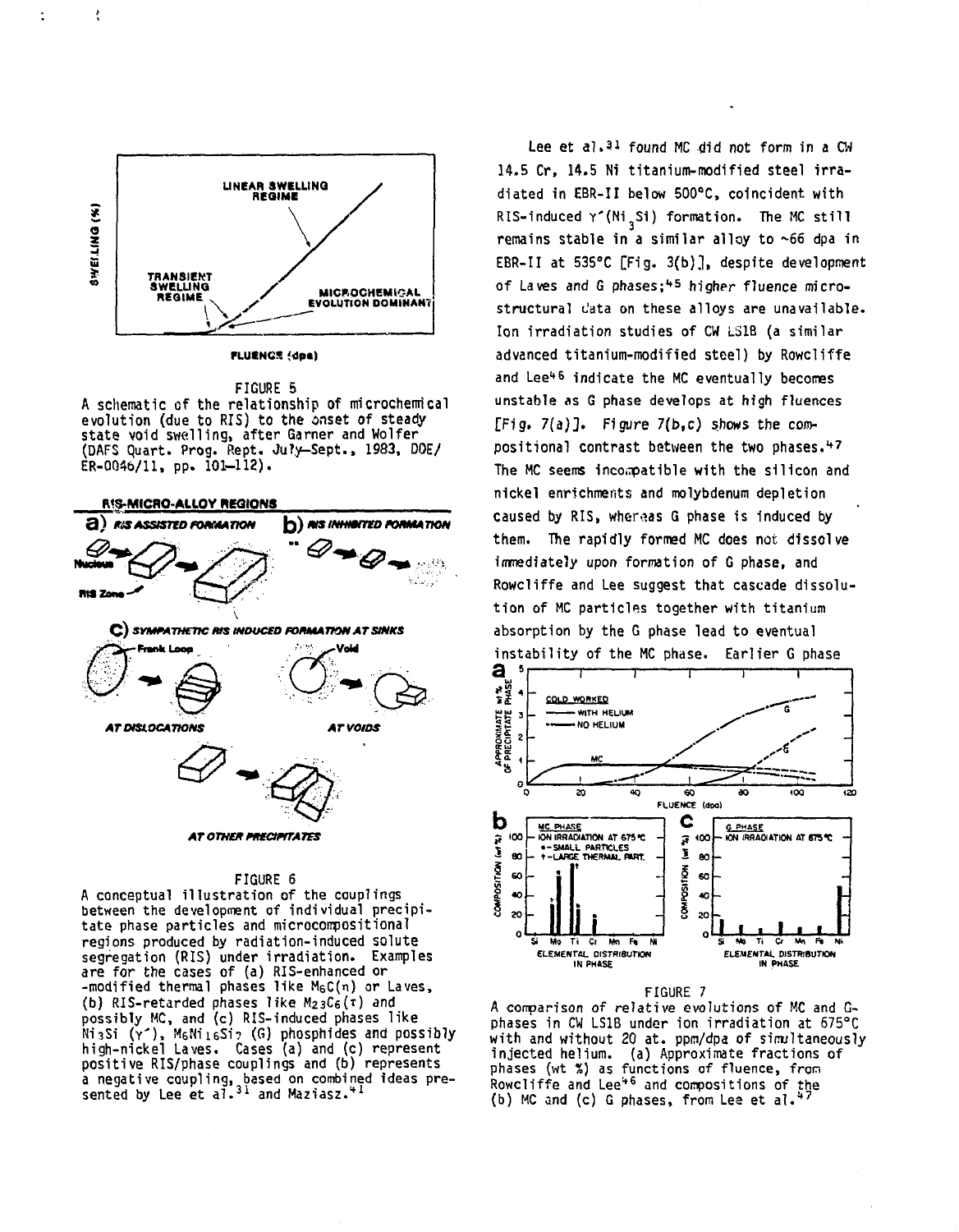formation in similarly irradiated solutionannealed (SA) LS1B does, however, affect MC formation and hastens its instability at higher fluence.<sup>1</sup> \* 6 In summary, MC appears to couple negatively with RIS, either directly during its formation or indirectly through RIS-induced development of other phases. Once MC becomes unstable, void swelling resistance erodes as well.

4. THE EFFECTS OF HELIUM ON VOID SWELLING RESISTANCE

The effects of helium on swelling have been reviewed.<sup>37,48,49</sup> Earlier FBR program studies found small amounts (30 ppm) of preinjected helium to have little effect on void swelling under either ion or neutron irradiation. However, Keefer and Pard<sup>50</sup> did find that helium accelerated void swelling in SA 316 under light ion irradiation. More importantly, Harkness et al.<sup>51</sup> (SA 304) and Maziasz<sup>41</sup> (SA 316) found cold preinjection of 80 to 110 at. ppm He to completely suppress void formation under EBR-II irradiation. Studies of the effects of higher levels of continuous helium generation confirm these two opposite responses of either enhanced or suppressed void swelling.<sup>41,47+49,52</sup>

Comparison of EBR-II and HFIR irradiations of AISI 316 has conprised a major portion of the fusion program's efforts to study helium effects. Irradiation of nickel-bearing alloys near the fuel in HFIR produces much more helium (15-70 at. ppm/dpa, due to thermal neutron reactions with SBNi) than EBR-II (0.5 at." ppm/dpa), but at fairly similar displacement damage rates. Not only does helium generation vary between EBR-II and HFIR, but neutron energy spectrum and solid transmutations differ as well (manganese burnup and vanadium production in HFIR).49,53 However. no present facility perfectly simulates fusion. Several recent studies and reviews<sup>41,49,54,55</sup> consider these energy spectrum and transmutation effects and find them minimal; they conclude that the helium/dpa ratio is the major variable of influence in the EBR-II versus HFIR swelling comparison. Dual ion studies (single variable) find similar effects of helium on swelling to support this conclusion.49,53,55

Swelling data for comparison of EBR-II and HFIR irradiation of DO-heat type 316 irradiated at 425 to 650°C are summarized in Fig. 8. Increased helium generation in HFIR leads to accelerated void swelling for the SA (DO-heat)



#### FIGURE 8

A comparison of cavity volume fraction data for (a) SA 316 and (b) CW 316 irradiated in EBR-II and HFIR at 400 to 650°C to evaluate the effects of helium on void swelling. Increased helium enhances void swelling for SA (DO-heat) 316 and CW (N-lot) 316 irradiated in HFIR compared to EBR-II whereas it suppresses void formation in CW (DO-heat) 316. The SA and CW (DO-heat) 316 data are taken from Maziasz,<sup>63</sup> the CW (N-lot) 316 HFIR data are from Maziasz and Braski,<sup>66</sup> and the scatter for CW (N-lot) 316 in EBR-II is taken from data by Yang and Garner. 32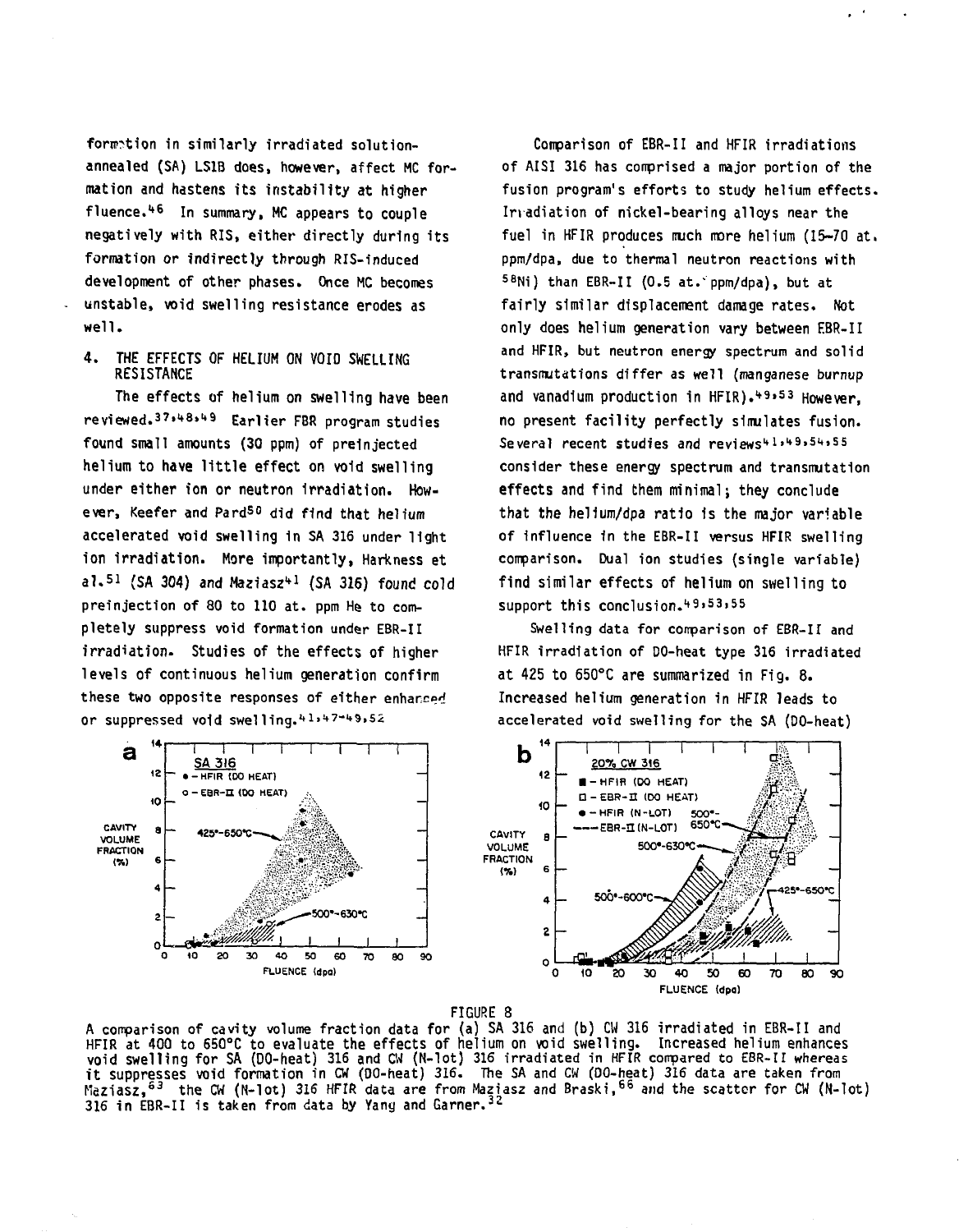316 [Fig. 8(a) and refs. 15, 42, 56], whereas helium appears to suppress void swelling for CW (DO-heat) 316 [Fig. 8(b) and refs. 41,49,52,54, 56]. Brager and Garner<sup>28,55</sup> disagree and reach different conclusions, but recent detailed microstructural data and insight help explain these swelling differences.<sup>52</sup> Another recent EBR-tl versus HFIR comparison is available for  $CW (N-1ot)$  316 from Maziasz and Braski.<sup>57</sup> Figure 8(b) shows the EBR-II swelling trend band for CW (N-lot) 316, taken from data by Yang and Garner:<sup>27</sup> there is little swelling difference between CW (DO-heat) and (N-lot) 316s in EBR-II. The HFIR data on CW (N-lot) 316 indicate accelerated void swelling behavior conpared to EBR-II data. The swelling variation between CW (DOheat) and (N-lot) 316s is larger 1n HFIR than in EBR-II, indicating that increased helium generation also affects the sensitivity of swelling of CW AISI 316 to heat-to-heat compositional differences.

÷,

A variety of pretreatments of PCA have been irradiated in HFIR, and lowest swelling was found in 25%-CW (A3) material.<sup>57</sup> In the range 400 to 600°C, PCA-A3 was found to be much lower swelling than CW (N-lot) 316 (see Fig. 9). Swelling for PCA at these temperatures is similar or slightly lower than the already low swelling of CW (DO-heat) 316 (ref. 57). HFIR fluences (44 dpa) on CW PCA are not sufficient yet to judge whether the low-swelling transient period will be longer or shorter than that observed for the CW <sup>M</sup>D9" type alloys in EBR-II. Further, neither alloy has yet been irradiated in both reactors to allow an accurate assessment of helium effects on the transient behavior.

The effects of helium on the swelling behavior of advanced titanium-modified steels has been studied by Lee and coworkers13,46,47 under heavy ion irradiation. As before, helium can enhance void swelling in SA material. Dual ion irradiations at 675°C and 0.4 at. ppm He/dpa to 70 dpa produce minimal void swelling in both SA

![](_page_6_Figure_3.jpeg)

![](_page_6_Figure_4.jpeg)

**and CW LS1B, as shown in Fig. 10(a,b). Similar irradiations at a higher helium/dpa ratio of 20 cause a large enhancement of void swelling in the SA material, but not in the CW LS1B [Fig. 10(c,d) compared to (a.b)]. The different responses of swelling to increased helium for the SA and CW LS1B parallel exactly the great i> ell ing differences found between SA and CW DOheat 316 (Fig. 3) and SA and CW PCA [Fig. 10(e,f)] irradiated in HFIR. These results enphasize the importance of cold work in achieving swelling resistance for fusion.**

## **5. HELIUM EFFECTS ON MICROSTRUCTURAL DEVELOPMENT FOR VOID SWELLING RESISTANCE**

**Increased helium generation usually increases the rate of bubble nucleation. However, sufficiently increased bubble nucleation can lead to (a) suppressed void formation, (b) suppressed RIS effects on precipitation, and (c) stabilization of fine MC phase particles. These features can be recognized at lower fluences and appear to correlate with helium-suppressed void swelling at higher fluences.**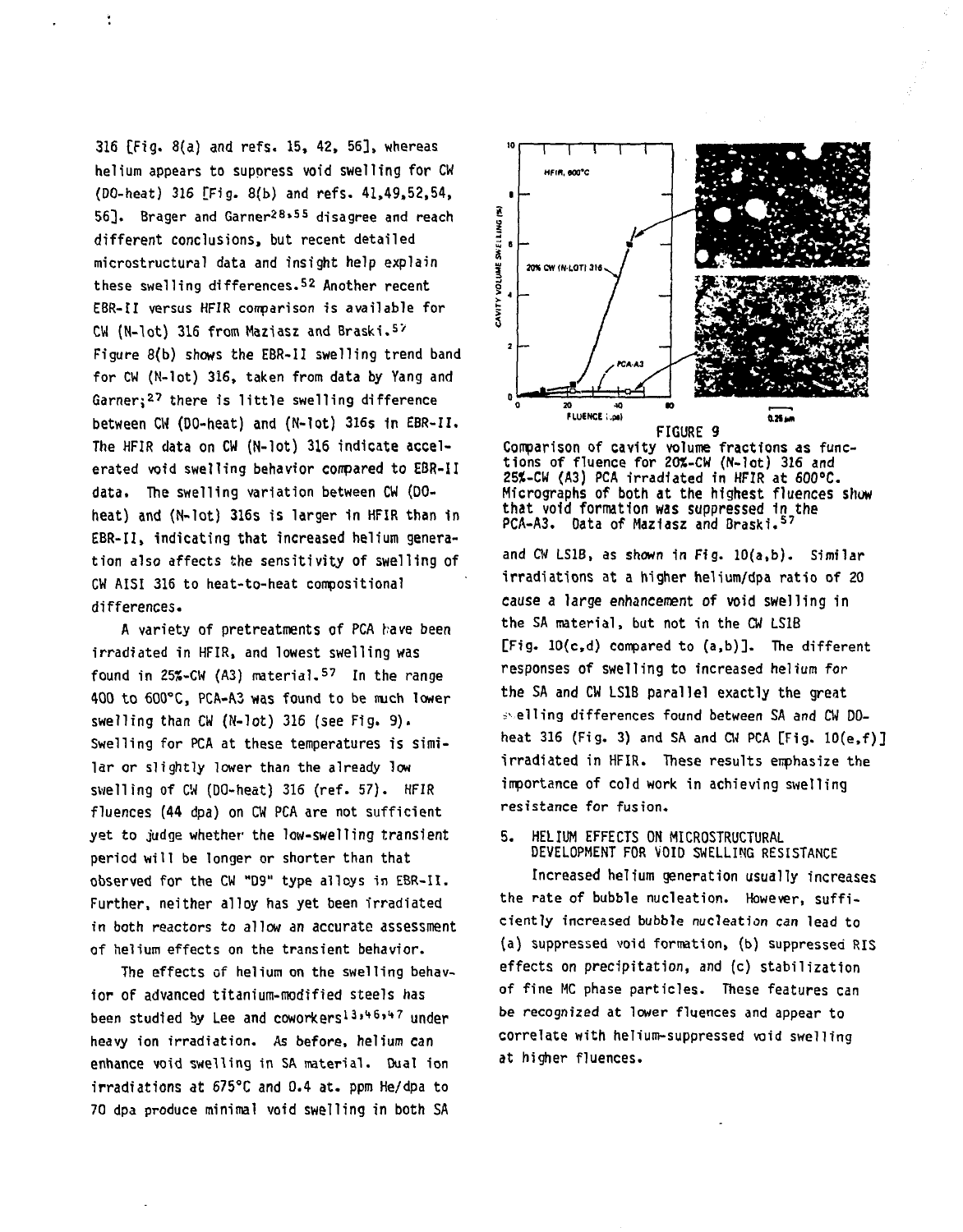![](_page_7_Figure_0.jpeg)

rigure [v<br>\*\*\* 4:ee A comparison of microstructures to illustrate the different effects of increased helium generation on void formation between SA and CW material for the advanced titanium-modified austenitic stainless steels. Results of djal ion irradiations of LS1B at 67S°C to 70 dpa for (a) SA and (b) CW material at 0.4 at. pom He/dpa, (c) SA, and (d) CW material irradiated at 20 at. ppm He/dpa, from data of Lee and coworkers<sup>46,47</sup> (micrographs courtesy E. H. Lee, ORNL). Results of HFIR irradiations at 600°C to<br>44 dp<mark>a (e) SA and (f) CW PCA are taken from Mazi</mark>asz and Braski.<sup>57</sup>

Odette and coworkers<sup>21</sup>,<sup>22</sup> first predicted that void swelling could be suppressed by sufficient bubble nucleation. Bubble-suppressed void growth is also suggested by recent cavity microstructural data for CW (DO-heat) 316 irradiated in HFIR compared to EBR-II or compared to SA (DO-heat) 316 also irradiated in HFIR (refs. 41,49,52,54,56). Microstructural data on SA and CW LS1B under dual-ion irradiation<sup>46,47</sup> [Fig. 10(c,d)], and for PCA under HFIR irradiation<sup>57</sup>

[Fig. 10(e,f)] again indicate a similar interpretation for void suppression in the CW material. Conversely, early conversion of bubbles to voids lead<mark>s to helium-enhanced void swelling,<sup>38,58</sup> as</mark> observed for SA (DO-heat) 316 and CW (N-lot) 316 irradiated in EBR-II and HFIR $41.52.57$  (see Fig. 3). Theoretical modeling suggests several reasons for suppressed conversion of bubbles to voids;i6.17,36-38,58-60 (a) reduced bias,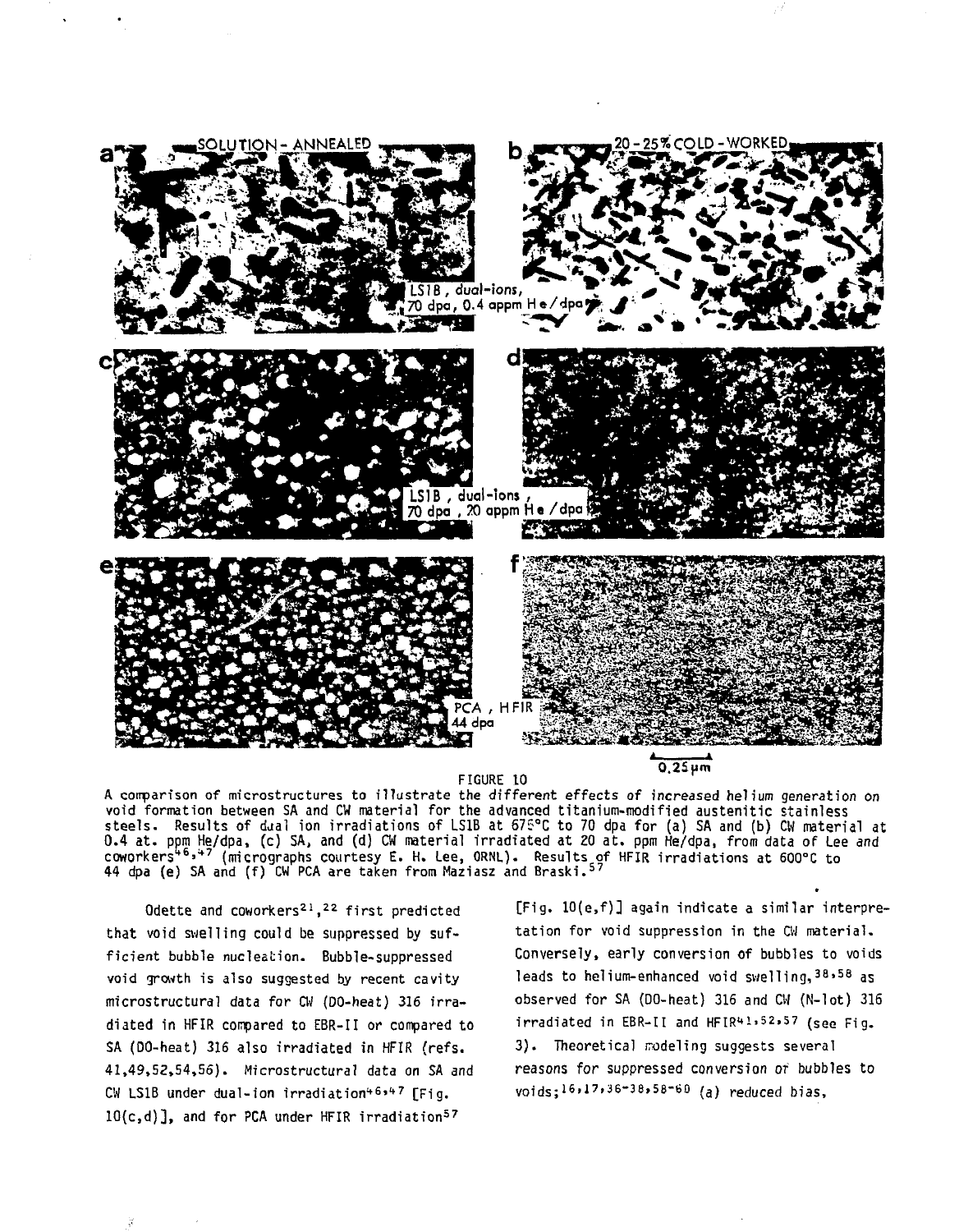(b) increased critical radius or decreased number of gas atoms per cavity, (c) bubble populations which become dominant sinks, (d) dislocation pinning by bubbles, and (e) matrix or interfacial bubble densities which hinder development of precipitate-associated voids. However, a surprising and important role of helium is its effect on RIS and precipitation under irradiation.

 $\overline{\mathbf{r}}$ 

 $\tilde{\mathbf{r}}$ 

Inert gas atoms seem unlikely to directly affect solid-state chemical reactions. However, Maziasz<sup>61</sup> [SA (DO-heat) 316, HFIR] and Kenik<sup>10</sup> (SA LS1A, dual ion) presented data in 1978 to 1979 indicating effects of helium on precipitation. However, Maziasz observed helium to enhance precipitation kinetics whereas Kenik observed it to suppress precipitation under irradiation. Both Kenik<sup>11</sup> (for loops) and Odette<sup>60</sup> (for bubbles) proposed that increased sink strengths would dilute RIS and thereby delay radiation-induced precipitation (RIP). Further ion work confirmed these early data and ideas. The strongest effects are found for cold-preinjected helium or dual-beam irradiations with high helium/dpa ratios (refs.  $11-13$ , 36,37,46-49,54) [cf. Fig. 10(a,b) with (c,d)].

Recent phase identity and compositional studies of precipitation in the DO-heat of AISI 316 (including EBR-II-irradiated, HFIRirradiated, and thermally aged specimens) have provided further evidence for the influence of helium on precipitation behavior under irradiation. In the irradiation temperature range of 400 to 6S0°C, when helium suppresses the development of bias-driven voids, both RIS and RIP are suppressed. However, precipitation during irradiation is still enhanced because phases similar in character to thermal precipitation occur, but at an accelerated rate. Conversely, if an increase in the He/dpa ratio stimulates void formation, then RIS and/or RIP are also accelerated.

The situation of helium suppressed RIS/RIP\_ is illustrated by the phases which develop in CW 316 (DO-heat) in three different environments, as shown in Fig. ll(a). The RIPs (Y' and G phases) which develop sluggishly in EBR-II do not develop at all during HFIR irradiation. However, the thermal phases  $(M_{23}C_6$  and a low nickel-Laves phase) develop more rapidly and more abundantly in HFIR than during either thermal aging or EBR-II irradiation. Differences in the extent of RIS are also reflected in the composition of the Laves phases which develops in the two reactors  $[Fig. 11(b)]$ . In EBR-II, the substantial increase in nickel content with increasing fluence Indicates a high level of RIS. Conversely, the low constant level of nickel in the Laves phase during HFIR irradiation indicates a suppression of RIS. This suppression is believed to be related to the presence of bubble-dominated microstructures and suppression of bias-driven void growth also suppression of prosentiven void growth also<br>Cent in the samples 52 Part work by Loomis et al. 6 3 also indicates such a relationship. Note They found RIS at voids to decrease when void swelling saturated in a cavity-dominated microstructure, as shown in Fig. 12, in a dual-ion irradiated Fe-20 Ni-15 Cr alloy.

The converse situation of enhanced void formation and RIS due to increased helium is manifest by the phase evolution in SA 316 (DO-heat) in the same three exposure environments  $(Fig. 13)$ . Precipitate development is enhanced in HFIR, but RIPs are absent compared to EBR-II [Fig. 13(a)]. However, the accelerated increase in Laves phase nickel content with fluence indicates that the extent of RIS is greater in HFIR than in EBR-II. This effect of helium on RIS is opposite to that found in the CW 316 (DO-heat) irradiated in the two reactors. However, it does further indicate a consistent relationship between void formation and RIS development through the avenue of the cavity evolution. Increased helium stimulates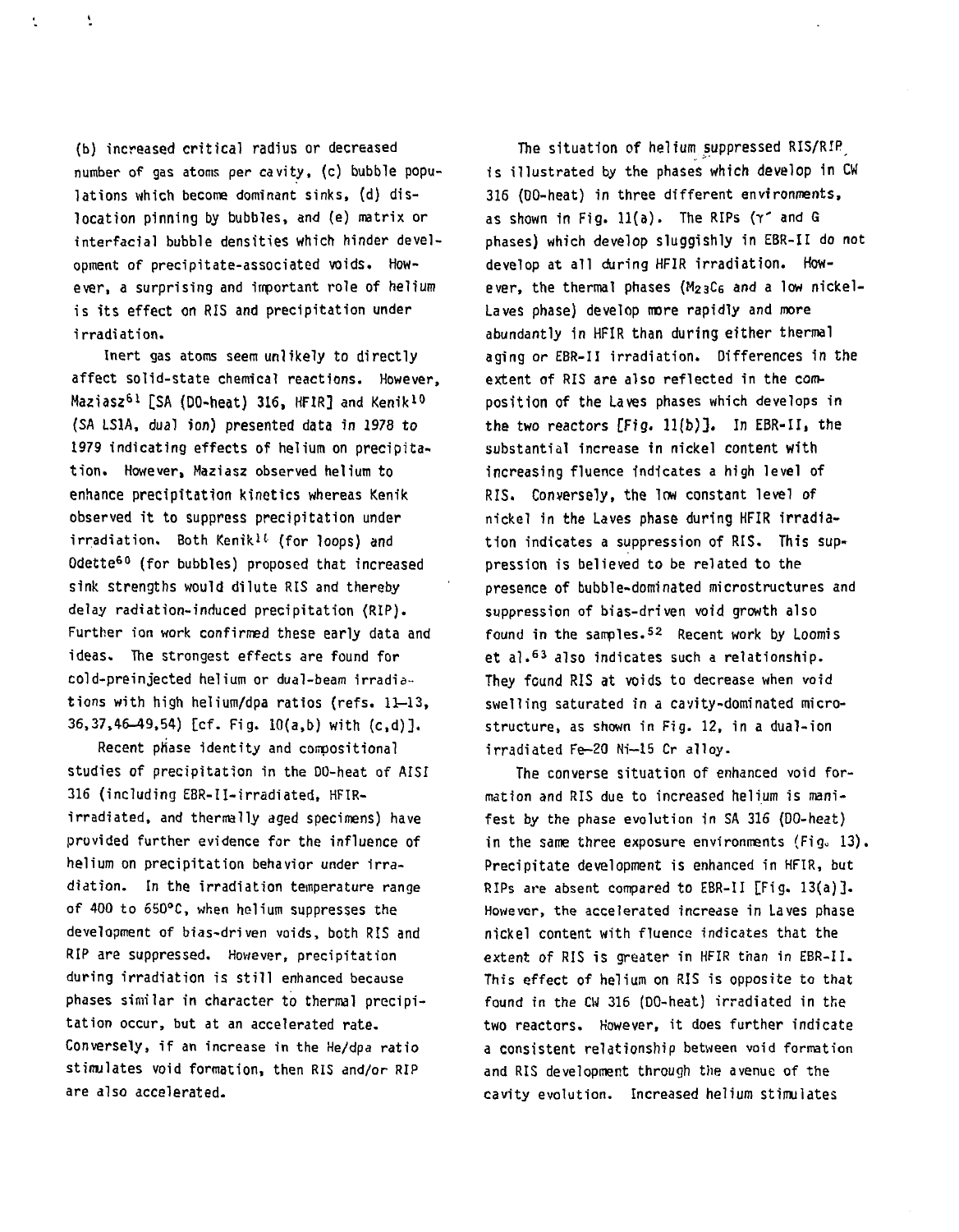![](_page_9_Figure_0.jpeg)

![](_page_9_Figure_1.jpeg)

**A comparison of (a) relative phase fractions of the total precipitation and (b) nickel concentration of the Laves phase as functions of fluence for 20%-CW (DO-heat) 316 Irradiated at 500-550°C in EBR-II** and HFIR. These are determined via quantitative analytical electron microscopy (AEM), and data from<br>thermally aged specimens are also included.<sup>32,41,62</sup> Thermal precipitation develops early and irra**diation induced phases (Y\* and G) are absent 1n HFIR. The low Laves phase nickel content in HFIR also indicates that RIS effects are suppressed.**

![](_page_9_Figure_3.jpeg)

![](_page_9_Figure_4.jpeg)

both bubble development leading to enhanced void formation,52 as well as enhanced RIS. This relationship is also supported by observations of enhanced codevelopment of the RIP  $\gamma^*$  and voids in SA PCA and CW 316 (N-lot) (10 dpa, 500- 600°C)57.6t,65 and cw 316 (no-heat) (-10 dpa, 425-450°C)32 irradiated in HFIR.

Finally, helium enhances the stability of the MC phase when the effects of RIS are

suppressed, apparently due to several superimposed and reinforcing mechanisms. The formation of MC itself under irradiation promotes much higher bubble concentrations than are found in unmodified austenites under the same irradiation and/or helium conditions (see Fig. 14). Fine MC particles trap helium and are known to form fine, stable bubbles at their interfaces.13,18,32,3^,35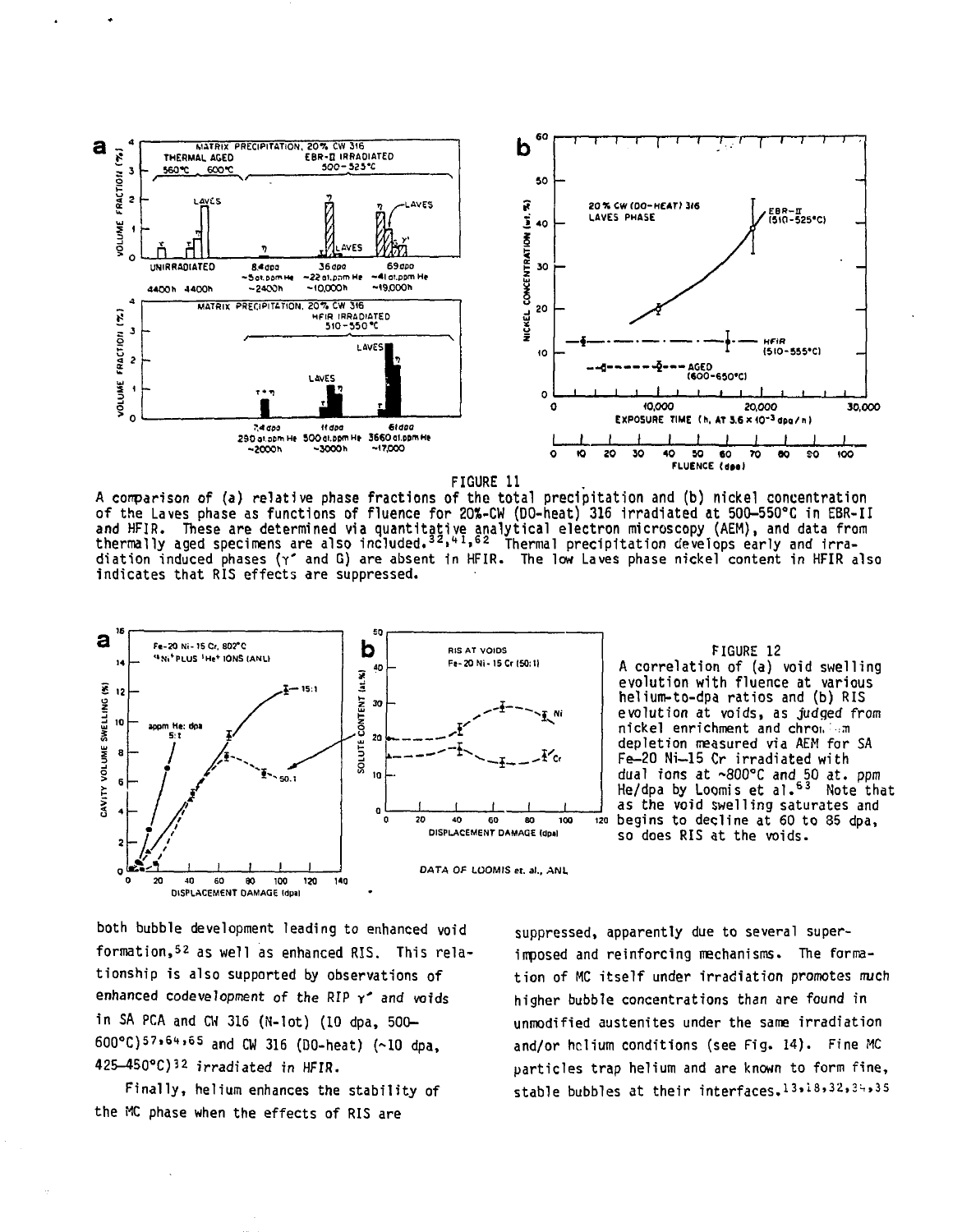![](_page_10_Figure_0.jpeg)

## **FIGURE 13**

**A coirparison of (a) relative phase fractions of the total precipitation and (b) nickel content of the Laves phase as functions of fluence for SA (DO-heat) 316 irradiated at 500 to 550°C in EBR-II and HFIR."<sup>1</sup>. <sup>62</sup> Data are also included from thermally aged specimens.**

**Furthermore, high concentrations of bubbles would be expected to dilute RIS. Figure 15 shows that MC forms and remains stable in CU titanium-modified steels under HFIR irradiation**

![](_page_10_Picture_4.jpeg)

![](_page_10_Picture_5.jpeg)

**FIGURE 14** Correlation of (a) cavity and (b) MC precipitate (via dark field) microstructures for 25%-CW PCA irradiated in HFIR at 600°C to 44 dpa to illustrate the spatial correspondence of fine bubbles and fine MC particles. Similarly irradiated 20%-CW (N-lot) 316 is included (c) to illustrate the tremendous bubble refinement obtained with MC precipitation by comparison with (a). Data from Maziasz and Braski.<sup>57</sup>

at temperatures of 300 to 350°C and above,<sup>3</sup> i»3z»6s whereas MC either does not form or dissolves below 500 to 525°C in EBR-II.31 Consistently, this region of stable MC fcrmation in HFIR coincides with extremely fine bubble populations, virtually no RIS/RIP effects, and no voids.<sup>32,57,64-66</sup> Void formation and RIS are similarly suppressed when MC is stabilized by increased helium, for CW LS1B under dual-ion irradiation<sup>13,46,47</sup> [Fig. 7(a) and  $10(a,d)$ ]. Helium-enhanced MC stability and suppressed RIS are essential for expecting helium to extend the low-swelling transient for fusion compared to FBR irradiation of the CU "D9" PCA type alloys.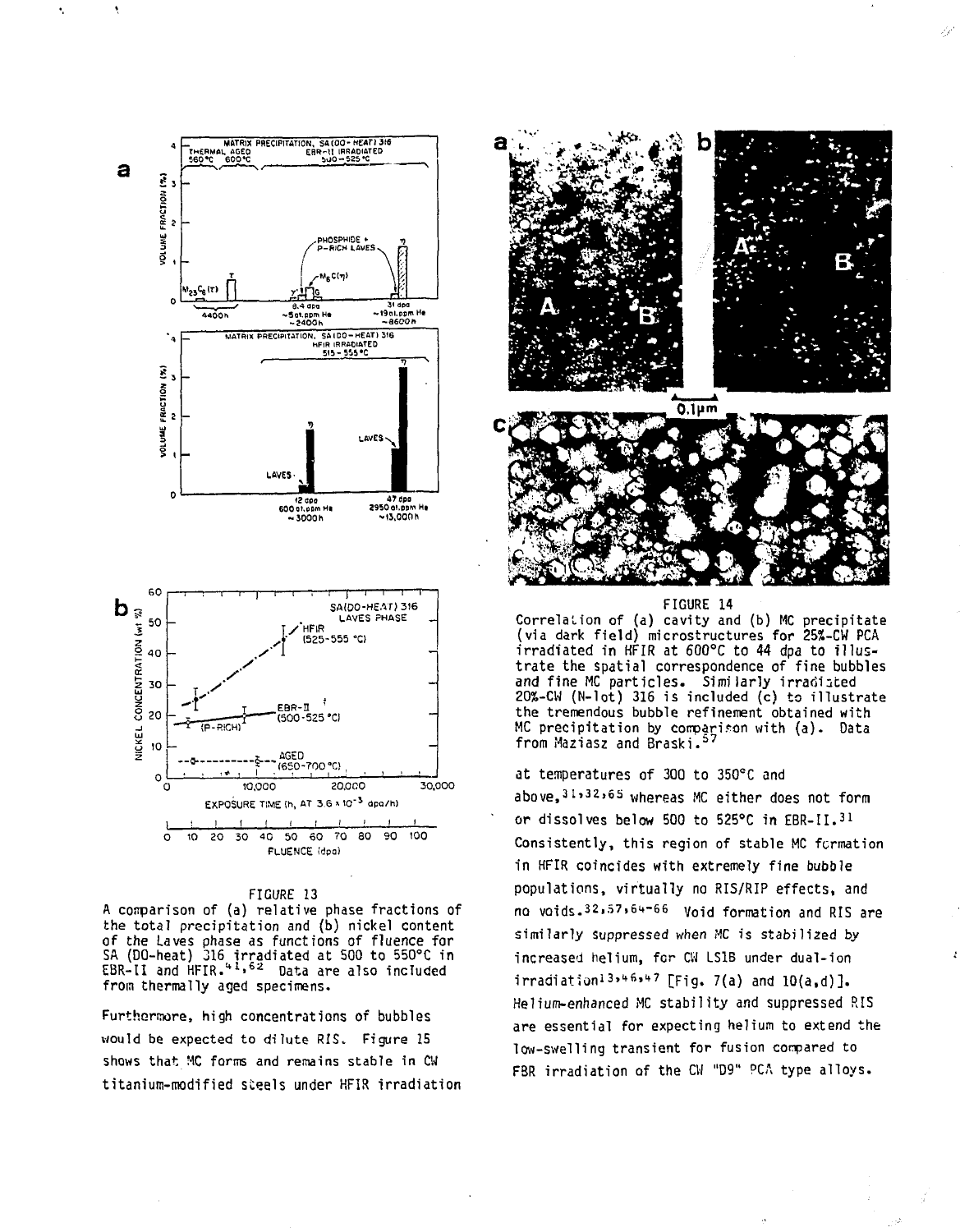![](_page_11_Figure_0.jpeg)

![](_page_11_Figure_1.jpeg)

A time (fluence)-temperature-precipiteCinn plot of the thermally stable titanium  $(M_1^*)$  ca bide **phase** under neutron Irradiation and/0;, vriermal aging. Data a<del>re</del> combined from Maziasz and<br>coworkers<sup>32,57,62,64,65</sup> and Lee et al.<sup>12</sup> For these CM titanium-modified steals, heliumsuppressed void formation and RIS correlate with PC stability to much lower temperatures in HFIR than found 1n EBR-II.

6. SUMMARY OF ANTICIPATED FUSION SWELLING BEHAVIOR

Stoller and Odette<sup>58</sup> recently predicted greater swelling for 20X-CU AISI 316 in fusion reactor service than found in either EBR-II or HFIR. Bubble nucleation is predicted to be intermediate to that found in EBR-II and HFIR and leads to enhanced void formation. The behavior of SA (QO-heat) 316: irradiated in HFIR confirms such helium-enhanced void formation, particularly when compared to CW (DO-heat) 316 irradiated in EBR-II and HFIR. More importantly, helium also accelerates the effects of RIS in the SA (DO-heat) 316 in HFIR to allow accelerated development of phases which couple positively to RIS. These coarse, RIS-compatibie particles then become the sites for precipitateassociated voids. Similar swelling and micro-Structural behavior are found in SA PCA irradiated in HFIR at 500 to 600°C. Mattas et al. <sup>4</sup> recently assessed the impact of swelling on first wall lifetimes. They showed that such

high swelling is unacceptable for current fusion designs. Table 1 summarizes expected fusion service swelling behavior and underlying reasons for the effects of helium on swelling in various alloys. The possibility of accelerated void swelling relative to FBR irradiation seems quite likely for SA austenitic stainless steels above about 400 to 450°C, making them unattractive under those conditions.

Projection of the possible swelling behavior of 20%-CW 316 based upon HFIR and FBR data 1s more uncertain. For heats with chemistries similar to heat DO, it is possible that the lowswelling regime will persist to fluences well beyond 65 dpa In HFIR. High bubble nucleation suppresses void formation both in the matrix and at precipitates. Furthermore, RIS effects are suppressed and thermal precipitation is enhanced. However, Stoller and Odette's analy- $\sin^{58}$  indicates that for the He/dpa ratio typical of a fusion first wall, the low-swelling regime would be shorter than either the FBR or HFIR environments because bubble nucleation is intermediate to both. For heats with chemistries similar to N-lot, both RIP and swelling are accelerated in HFIR compared to EBR-II, suggesting helium-shortened transient swelling regimes for fusion.

A fusion design window, constructed simply by combining EBR-II and HFIR data (Figs. 2 and 8; refs. 15,66) for a worst-case limit of 10%

|  | Table I. A summary of swelling expectations |  |
|--|---------------------------------------------|--|
|  | for fusion reactor service                  |  |

| <b>ALLOY</b>                                                          | <b>EXPECTED REHAVIOR</b>                                          | <b>REASONS</b>                                                                                                                                         |
|-----------------------------------------------------------------------|-------------------------------------------------------------------|--------------------------------------------------------------------------------------------------------------------------------------------------------|
| <b>SA 316 OR</b><br>TI-MOD.<br><b>AUSTENITES</b><br><b>ILIKE PCA)</b> | SAME OR ACCELERATED<br><b>SWELLING COMPARED TO FBR</b>            | . POSITIVE RIS PHASE<br><b>COUPLING</b><br><b>. HELIUM ENHANCED VOID</b><br>RATHER THAN BUBBLE<br><b>SWELLING</b><br>. NO HELIUM SUPPRESSION OF<br>RIS |
| CW 315<br>Ωñ                                                          | SAME OR ACCFI FRATED OR<br>SUPPRESSED! A. LL/NG<br>COMPARED TO  6 | UNCERTAIN HELIUM EFFECTS<br>Ħ                                                                                                                          |
| CW TI-MOD<br><b>AUSTENITES</b><br>(LIKE FCA)                          | <b>ENHANCED SWELLING</b><br>RESISTANCE COMPARED TO<br>FER         | . NEGATIVE RIS-PHASE<br><b>COUPLING</b><br>. HELIUM ENHANCED BUBBLE<br>RATHER THAN VOID<br><b>SWELLING</b><br>. HELIUM SUPPRESSION OF RIS              |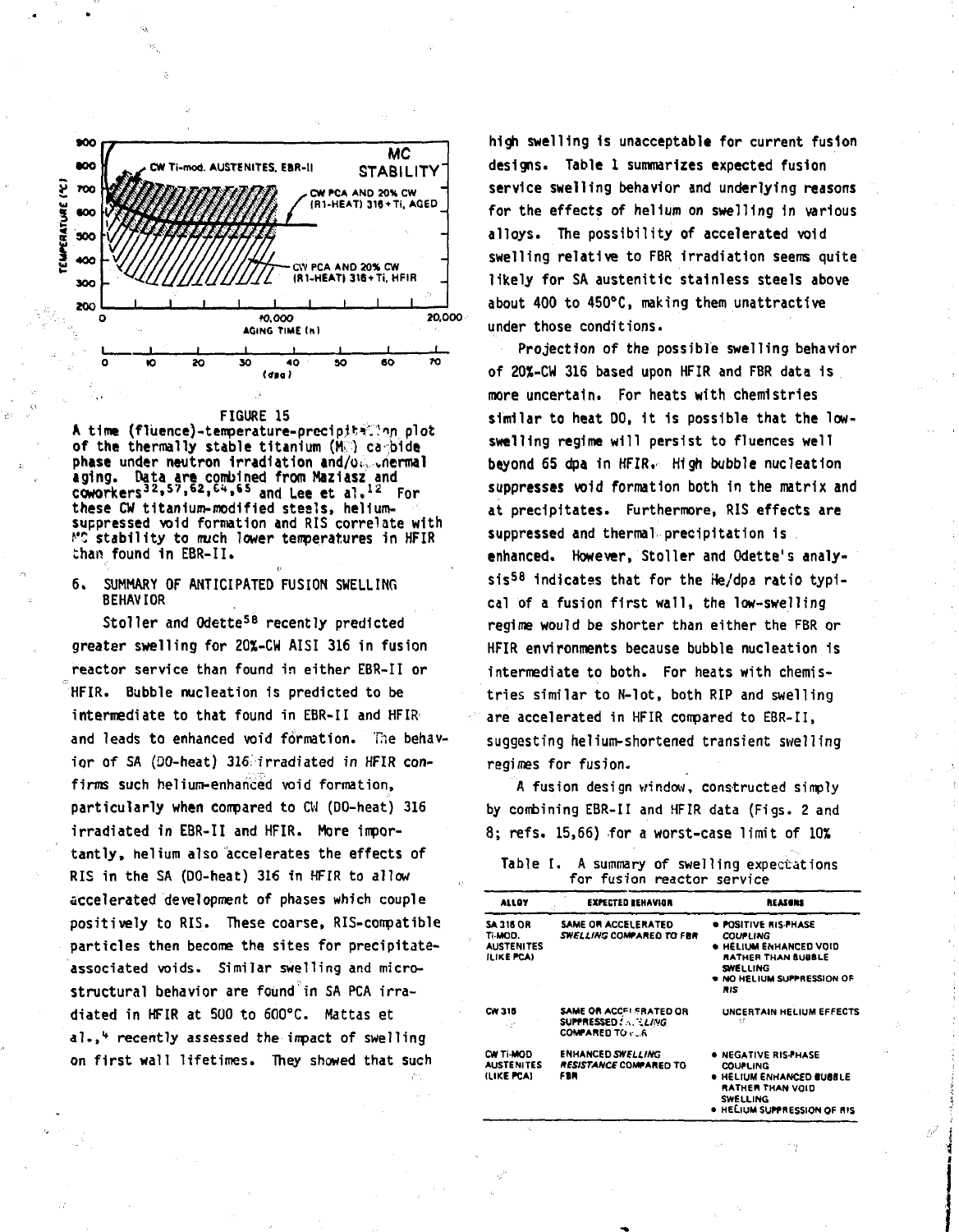swelling, is shown in Fig. 16. Only by operating below 4OO°C could lifetimes longer than 50 dpa be considered for 20%-CW AISI 316.

 $\cdot$ 

Similar reasoning, however, leads to an optimistic projection of swelling resistance for the CW advanced titanium-modified alloys for fusion. As indicated in Table I, the combined effects of helium-stabilized MC (a negative RIS coupled phase), high bubble concentrations promoted by fine MC particles, and bubble dilution of RIS all cooperate to suggest better swelling resistance for fusion compared to EBR-II irradiation. The effect of MC-refined bubble nucleation would cause more nucleation per increment of generated helium in the CW titanium-modified alloys compared to 20%-CW AISI 316 (higher scaling factors 1n the model of odette and Stoller).<sup>58</sup> This effect is the primary reason for anticipating the bubble dominated/low RIS microstructural development

![](_page_12_Figure_2.jpeg)

**FIGURE 16**

**A schematic fusion first wall design window for swelling of 20%-CW AISI 316 in terms of irradiation temperature and exposure time. Void and bubble limits are drawn from combined EBR-II and HFIR data for several heats of steel.l5,23,27,57 The shaded region indicates swelling less than 10S, assumed acceptable for fusion. The dashed lines indicate how development of more swelling resistant alloys widens the design window for fusion.**

**that correlates with void swelling resistance for the CW "D9" or PCA type alloys for fusion. If swelling for these alloys is simply confined to the lower end of the scatter band in Fig. 2, then the design window for swelling limitation at higher temperatures extends to significantly higher fluences, as indicated by the dashed curve in Fig. 16.**

## **7. SUGGESTIONS FOR FUTURE WORK**

**Although current microstructural insight suggests extended low-swelling transients for 20 to 25X CW PCA type steels, this possibility needs better experimental confirmation. The CW "D9" and PCA alloys need to be Irradiated to higher fluences in either FFTF or EBR-II (200 dpa or more) to establish the Iow-hel1um base line for FBR transients. Irradiations in HFIR should proceed to -100 dpa, but higher fluences seem unattractive due to excessively high helium generation. Two experiments may confirm the hypothesis that helium extends the low-swelling transients and provide estimates of its duration for fusion. The first is simply to cold preinject 100 to 200 at. ppm He into the CW PCA and see if transients are longer than in uninjected FBR-irradiated material. Cold preinjection provides the finest bubble structures,'•<sup>8</sup>>'t9 and if void swelling is not delayed by this helium, treatment, it is unlikely to be delayed in fusion service. If void formation is suppressed, higher fluence irradiations should continue to test the duration of the helium-stabilized transient. A second experiment would be to take CW PCA type alloys irradiated in HFIR to ~10 to 20 dpa and in ORR to ~40 to 50 dpa, and then test their further swelling resistance in FFTF or EBR-II. Thase would provide more "natural" microstructures, evolved with high helium (500- 1500 at. ppm) for comparison with the uninjected and helium preinjected FBR-irradiated materials. Together these FBR irradiations could then**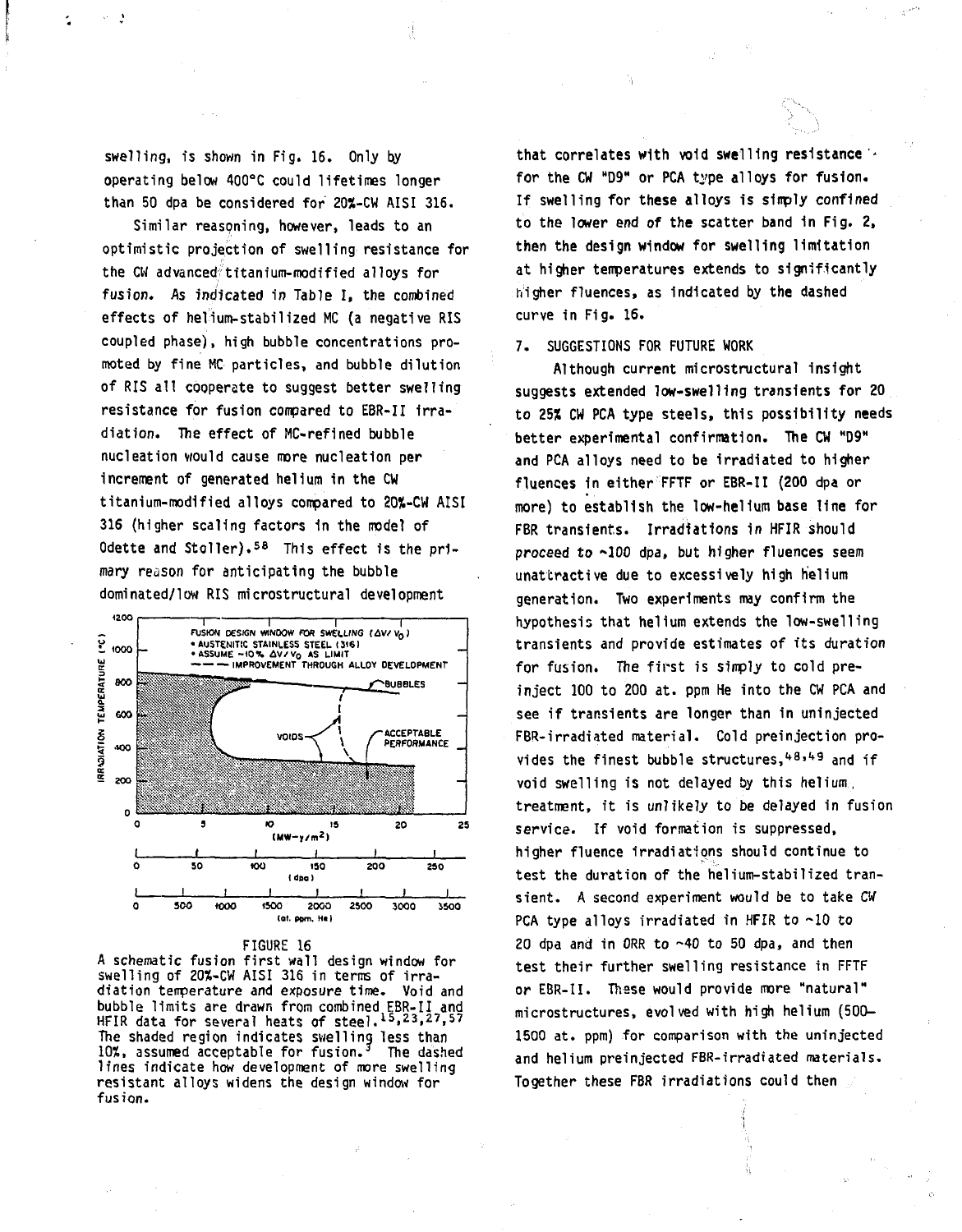**suggest reasonable estimates of low-swelling transients for fusion.**

**Aside from conceptual conjecture mentioned previously, there is no basis for expecting helium to enhance or suppress RIS through its effect on microstructural evolution formal RIS theory.6 7\* <sup>68</sup> The theory on phase stability under irradiation emphasizes vacancy supersaturation and cascade (dissolution/ reprecipitation) effects on the phases that form in steels,<sup>69</sup> but currently makes no provision for the observed effects of RIS on phase and compositional evolution. Modeling or theoretical work is needed to confirm these suspected effects and to better understand them.**

**Alloy development avenues to further extend the low-swelling transient to high fluences or temperatures appear to involve enhanced MC stability and suppressed RIS or RIP development. Aside from gross alterations to base alloy chemistry, these goals suggest adjusting carbon, silicon, titanium, and molybdenum concentrations for further optimization. Recent work by Lee et al.<sup>7</sup> <sup>0</sup> also points out benefits of phosphorus addition on void swelling resistance. In summary, it appears essential to control phase evolution and RIS development in order to obtain the effects of helium that can lead to void swelling resistance for fusion.**

### **ACKNOWLEDGMENTS**

**I wish to thank the various authors cited here and the programs that support their work, particularly FBR National Cladding and Ouct, BES, ADIP, and DAFS programs of DOE. I especially thank Dr. E. H. Lee for micrographs and data contributed, as well as profitable discussions, together with Drs. A. F. Rowcliffe, K. Farrell, L. K. Mansur, F. M. Wiffen, and D. N. Braski at ORNL. Thanks also to Prof. G. R. Odette and to R. E. Stoller at UC-SB for helpful discussions. Thanks to Frances Scarboro for typing this paper.**

## **REFERENCES .,.,..- '•**

- 1. C. Cawthorne and E.J. Fulton, pp. 446-60 in : Symp., Nature of Small Defect Clusters, Vol. 2, AERE Harwell, AERE-R-5269 (1966).
- 2. Agenda Discussion, "How Do We Solve the Void Problem?" pp. 400—08 in: Irradiation Effects on Structural Alloys for Nuclear Reactor Applications, ASTM-STP-484 (1970).
- 3. E.E. Bloom et al. , Nucl. Technol. 31 (1976) 115-22.
- 4. R.F. Hattas et al. , "The Impact of Swelling on Fusion Reactor First Wall Lifetimes," this issue.
- 5. J.J. Laidler, J.J. Holmes, and J.W. Bennett, pp. 41-52 in: Radiation Effects in Breeder Reactor Materials, TMS-AIME (1977).
- 6. J.J. Laidler and J.W. Bennett, Nucl. Engr. Int . (July 1980), pp. 3t-36.
- 7. B.A. Chin, R.J. Neuhold, and J.L. Straalsund, Nucl. Technol. 57 (1982) 426-35.
- 8. G.R. Gessel and A.F. Rowcliffe, ibid. , ref . 3, pp. 431-42.
- 9. E.E. Bloom et al. , Scripta Met. 10 (1976) 303-08.
- 10. E. A. Kenik, J. Nucl. Mater. 85&86 (1979) 659.
- 1 1. E.A. Kenik and E.H. Lee, pp. 493-503 in: Conf. Proc. Phase Stability Under Irradiation, TMS-AIME (1981).
- 12. E.H. Lee, A.F. Rowcliffe, and E.A. Kenik, J. Nucl. Mater. 83 (1979) 79-89.
- 13. A.F. Rowcliffe and E.H. Lee, J. Nucl. Mater. 108&109 (1982) 306-18.
- 14. F.w". Wiffen and E.E. Bloom, Nucl. Technol. 25 (1975) 113.
- 15. P.J. Maziasz, F.W. Wiffen, and E.E. Bloom, pp. 259-88 in: Proc. Inter. Conf. Radiation Effects and Tritium Technology for Fusion Reactors, USERDA, CONF-750989, Vol. I (1976).
- 16. G.R. Odette and M.W. Frei, pp. 485-99 in : Proc. First Topical Meeting on the Technol. of Controlled Nuclear Fusion, USAEC, C0NF-740402-P2 (1974), Vol. 2.
- 17. G.R. Odette and S.C. Langley, ibid. , ref. 19, pp. 395-416.
- 18. P.J. Maziasz and E.E. Bloom, Trans. Am. Nucl. Soc. 25 (1975) 113.
- 19. E.E. Bloom et al., pp. 554-64 in: Proc. Third Topical Meeting on the Technology of Controlled Nuclear Fusion, DOE, CONF-780508, Vol. 1 (1978).
- 20. R.E. Gold et al. , Nucl. Technol./Fusion 1 (1981) 169-237.
- 21. P.J. Maziasz and T. K. Roche, J. Nucl. Mater. 1038104 (1981) 797-802.
- 22. F.A. Garner, J.J. Laidler, and G.L. Guthrie, pp. 208-26 in: Irradiation Effects on the Microstructure and Properties of Metals, ASTM-STP-611 (1976).